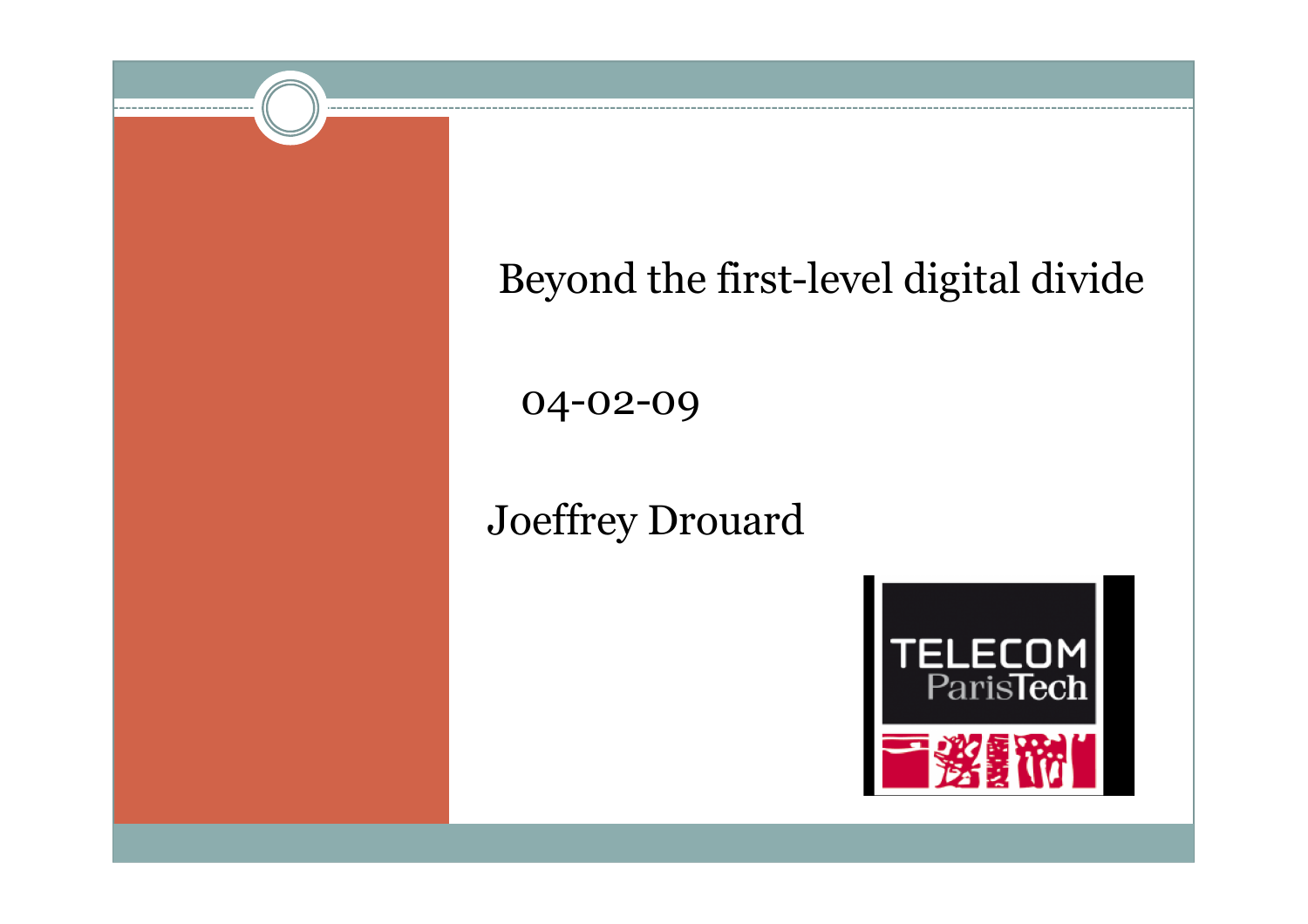To start : a digital divide definition

The digital divide is about inequality in the use and access to information technology and communication (ICT) such as mobile phones, computers or Internet.

I'll concentrate on the **Internet** Divide

 $\Box$  We usually differenciate two types of divide  $\overline{\phantom{a}}$  The first level -> refers to access  $\ast$  The second level -> refers to usage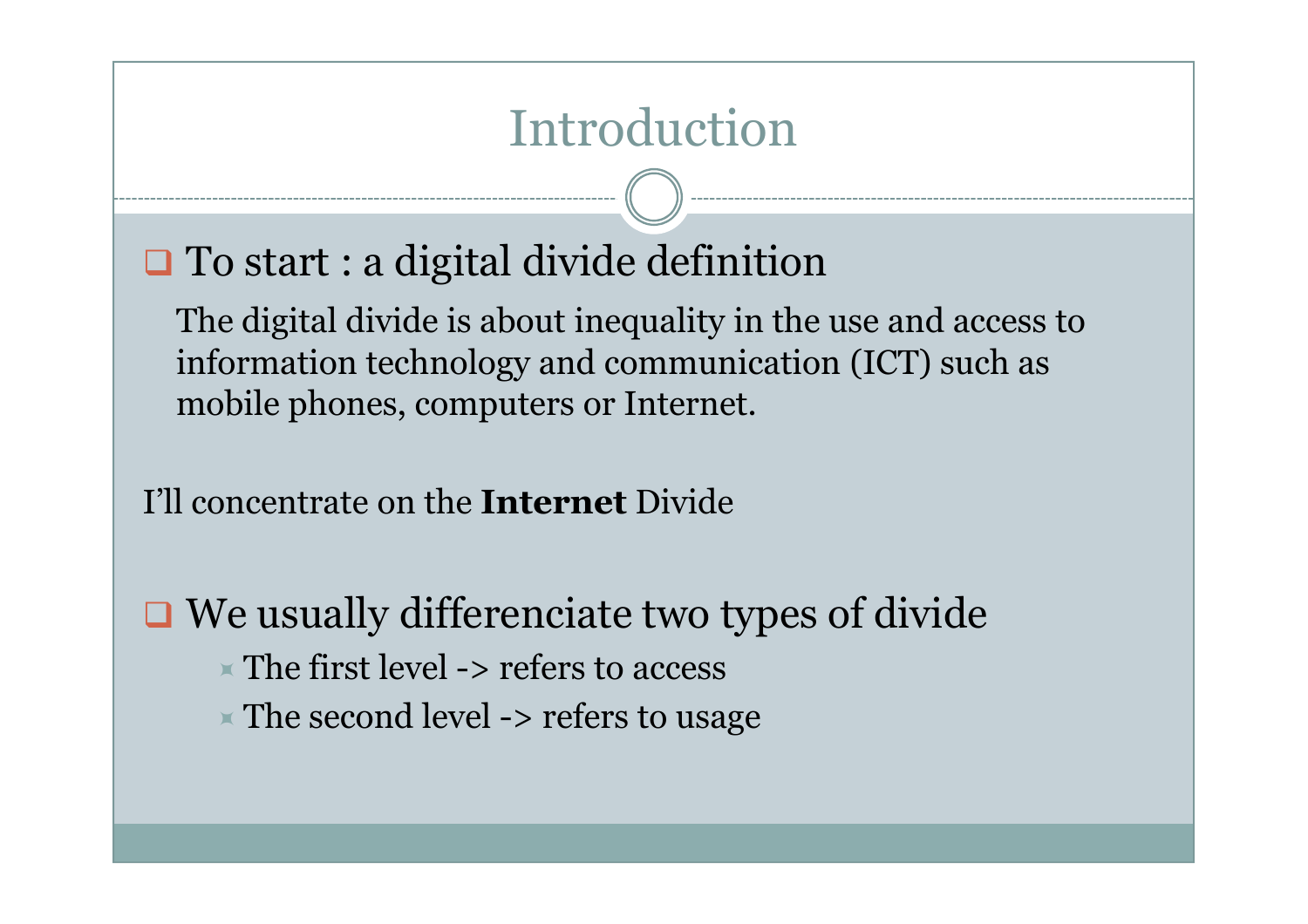$\Box$  Most of the digital divide econometric studies concentrate on the first level digital divide. Theyhighlight the main socio-economic explanatory variables.

**There is from these works a consensus concerning the** central role of factors including :

-> residential area, income, education, age, presence of children

(U.S. Department of Commerce (1998 and 1999), Liegh & al. (2001), Stanton (2004), Chaudhuri & al. (2005), Chaudhuri & al. (2007)…)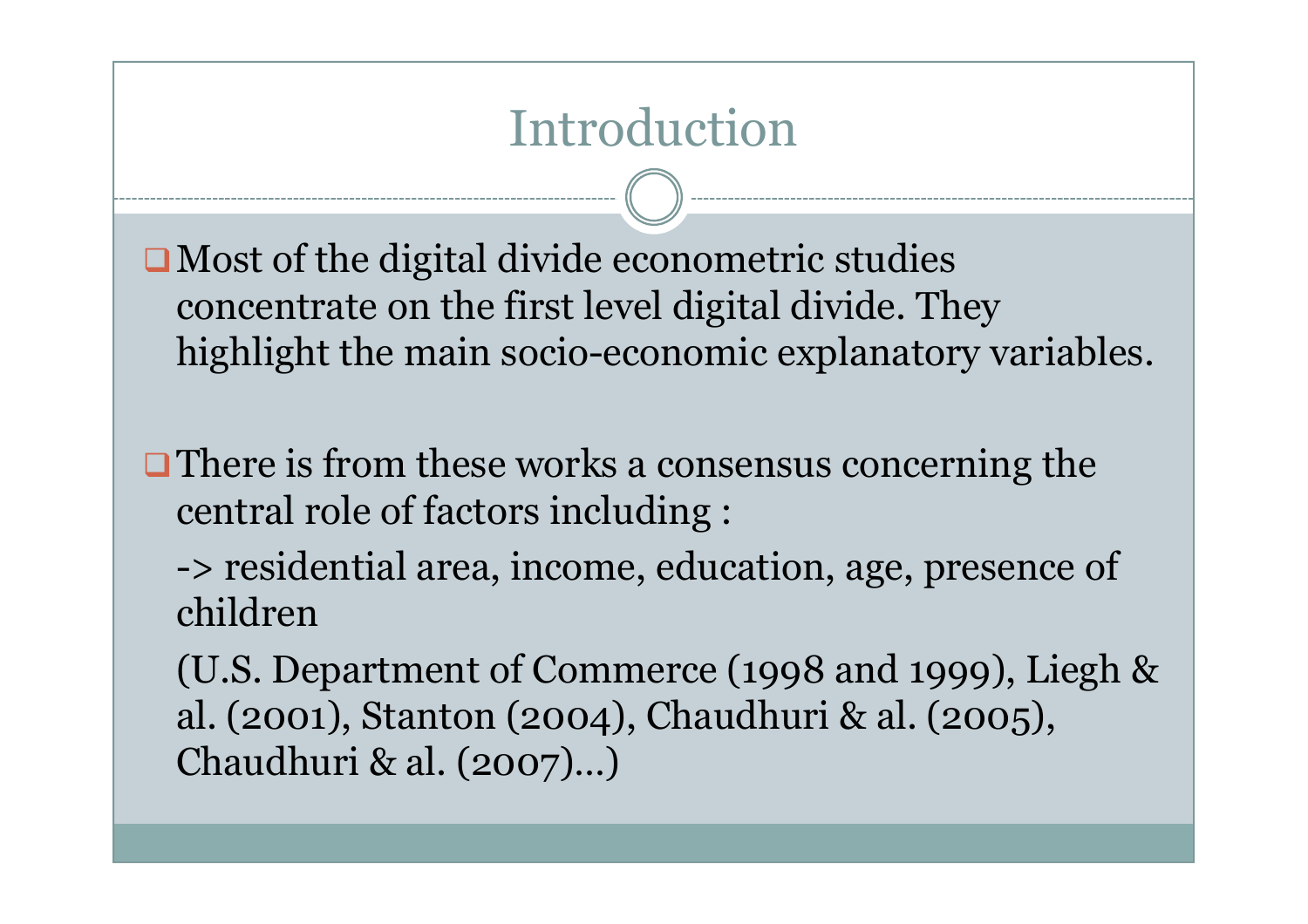My paper is based on two criticals:

None of these studies include the dimension related to

the will. -> They do not differenciate a household which can not have Internet to a household which do not want.

 $\Box$  These studies seem to restrict the fight against digital inequality solely on access

-> Necessity to analyze the Internet usages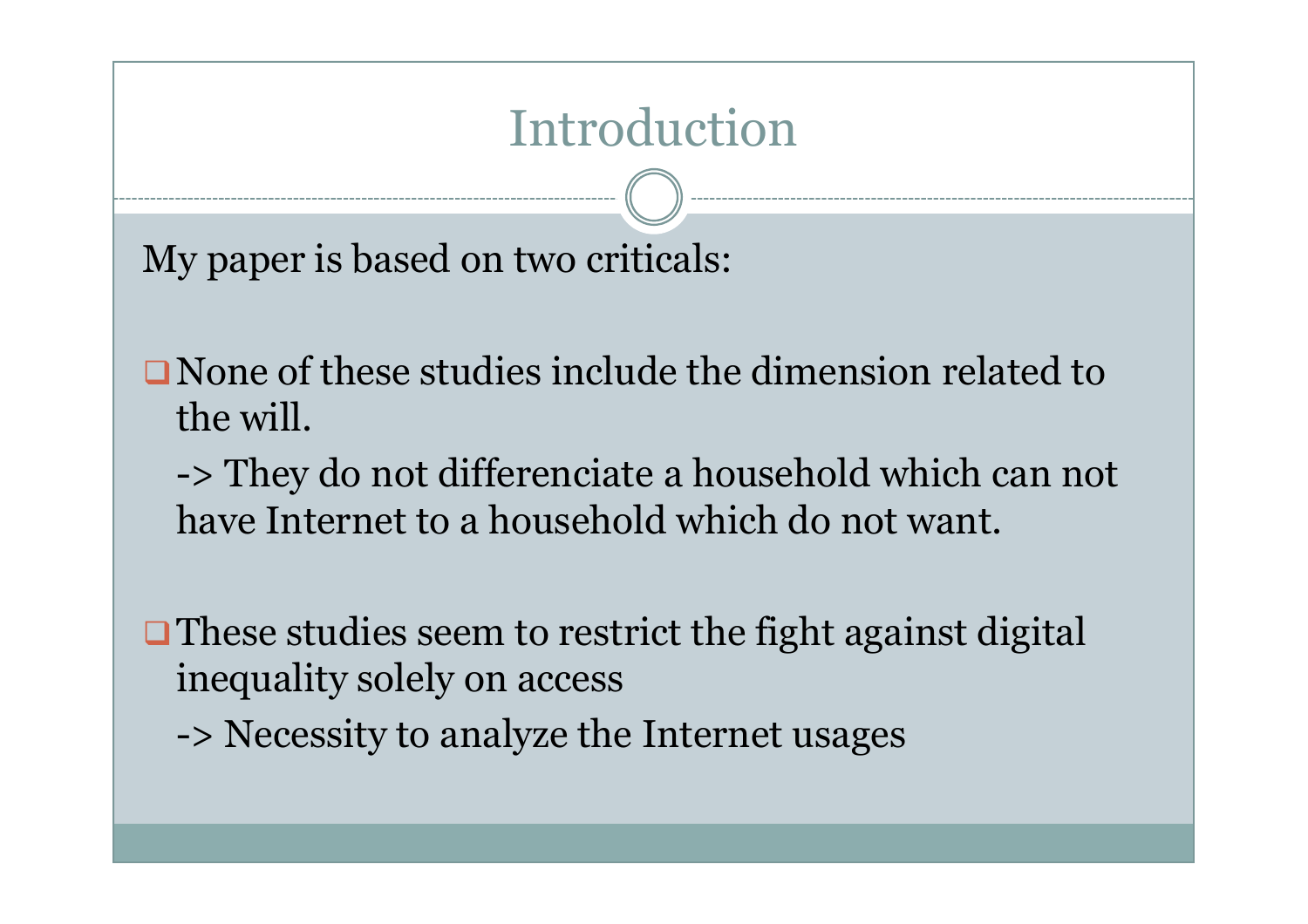Thus, the goa<sup>l</sup> of my study is to provide two econometric analysis of the digital divide which do not concentrate exclusively on the access **capability** issue.

Study 1: I study the Internet home access issue. My contribution is to differentiate the will of the capability.

Study 2: I study the diversity of usage among Internet users.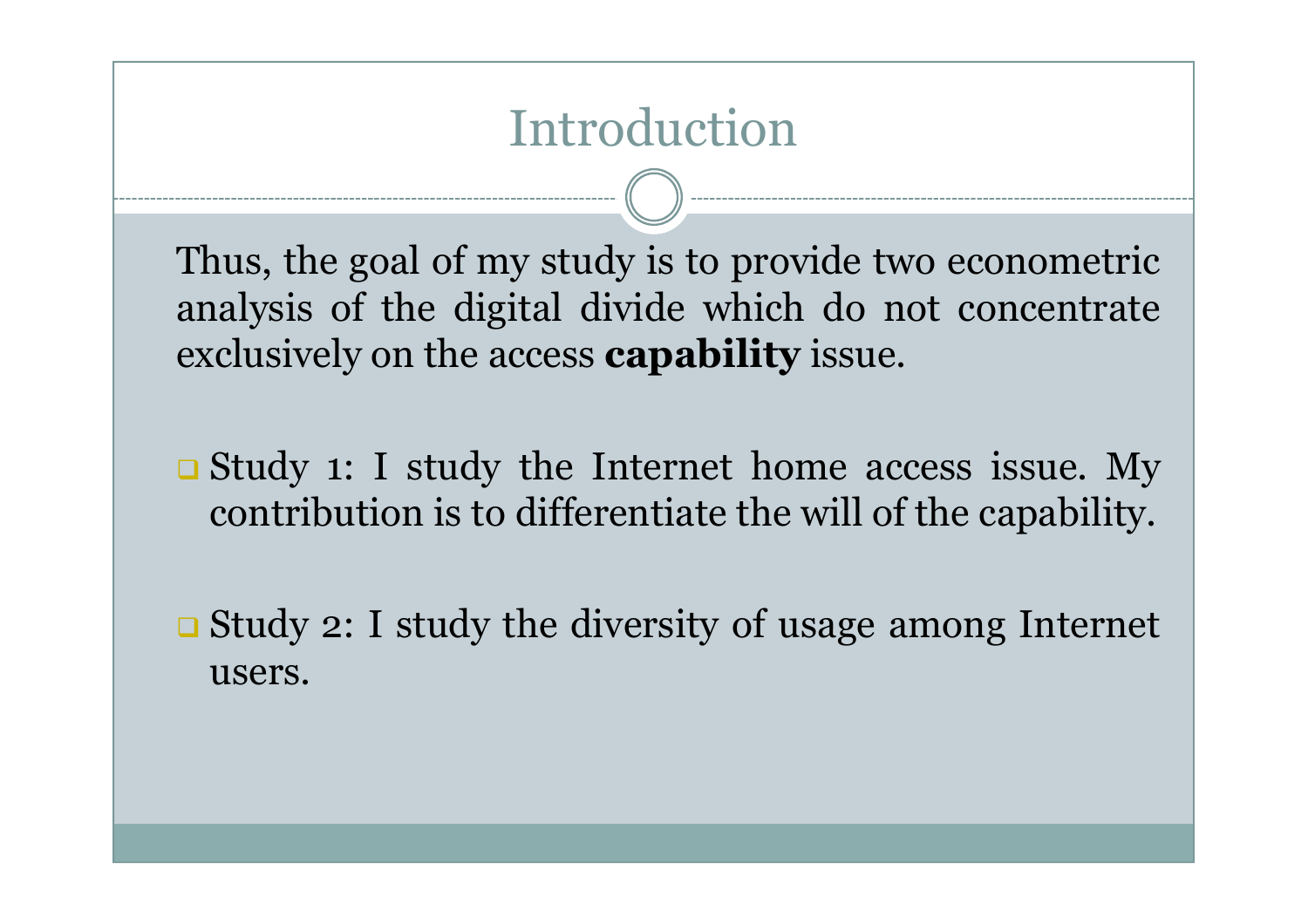# The data

The Data used are from a survey of October 2005 "Information"<br>
Technology on d Octomorrisation " (INGEE) Technology and Communication" (INSEE).

- $\Box$  It provides data on new technologies access of 5603 households and on the socio-economic variables for the household and its members.
- Moreover, a thorough analysis was conducted on the use of ICT. To this end, an individual was drawn randomly from each household to participate in this investigation. We thus possess, for one individual of the household, data referring to the opinions, skills and practice on new technologies.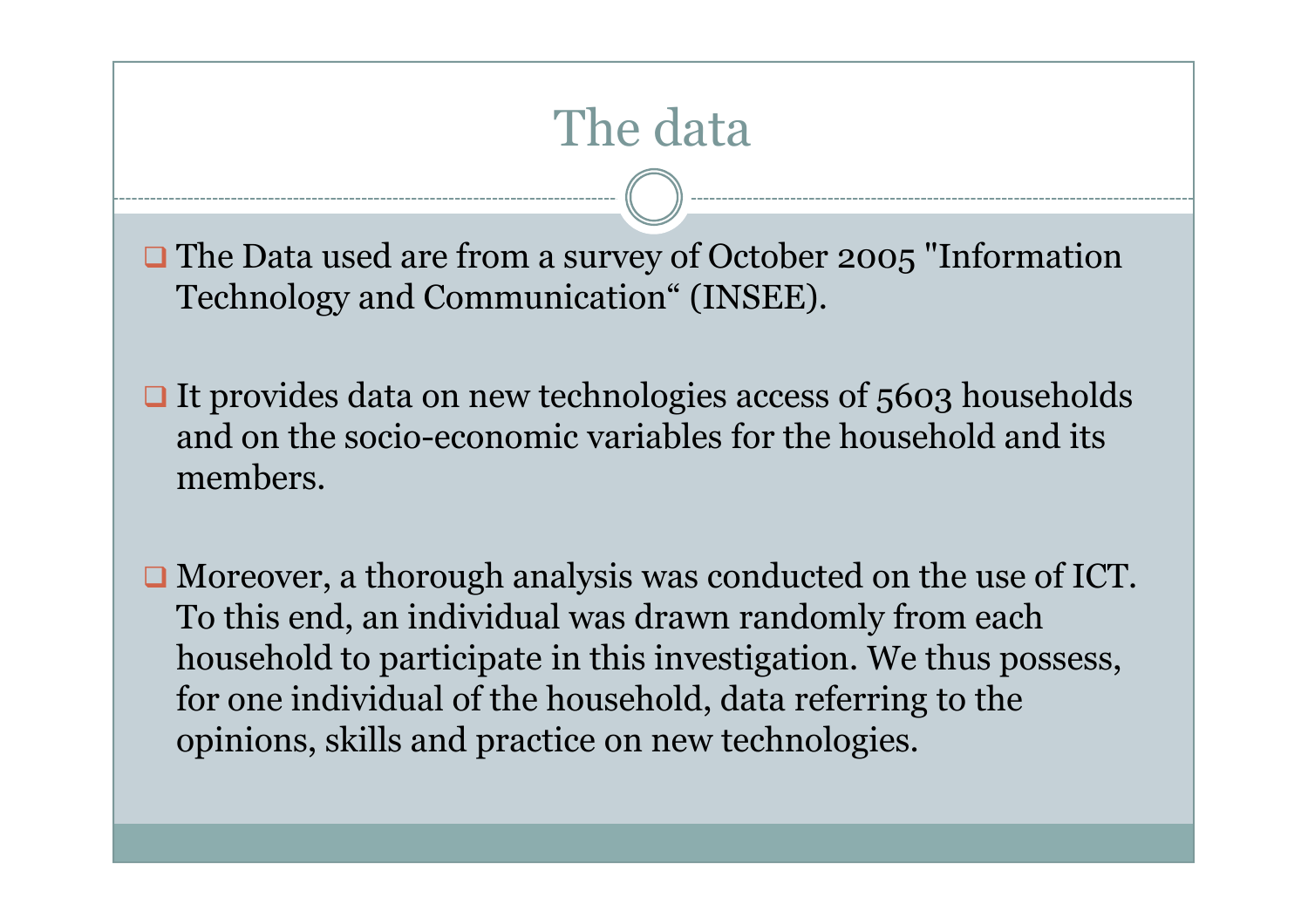# STUDY 1 : INTERNET HOME ACCESS(DIFFERENICIATING THE WILL OF THE CAPACITY)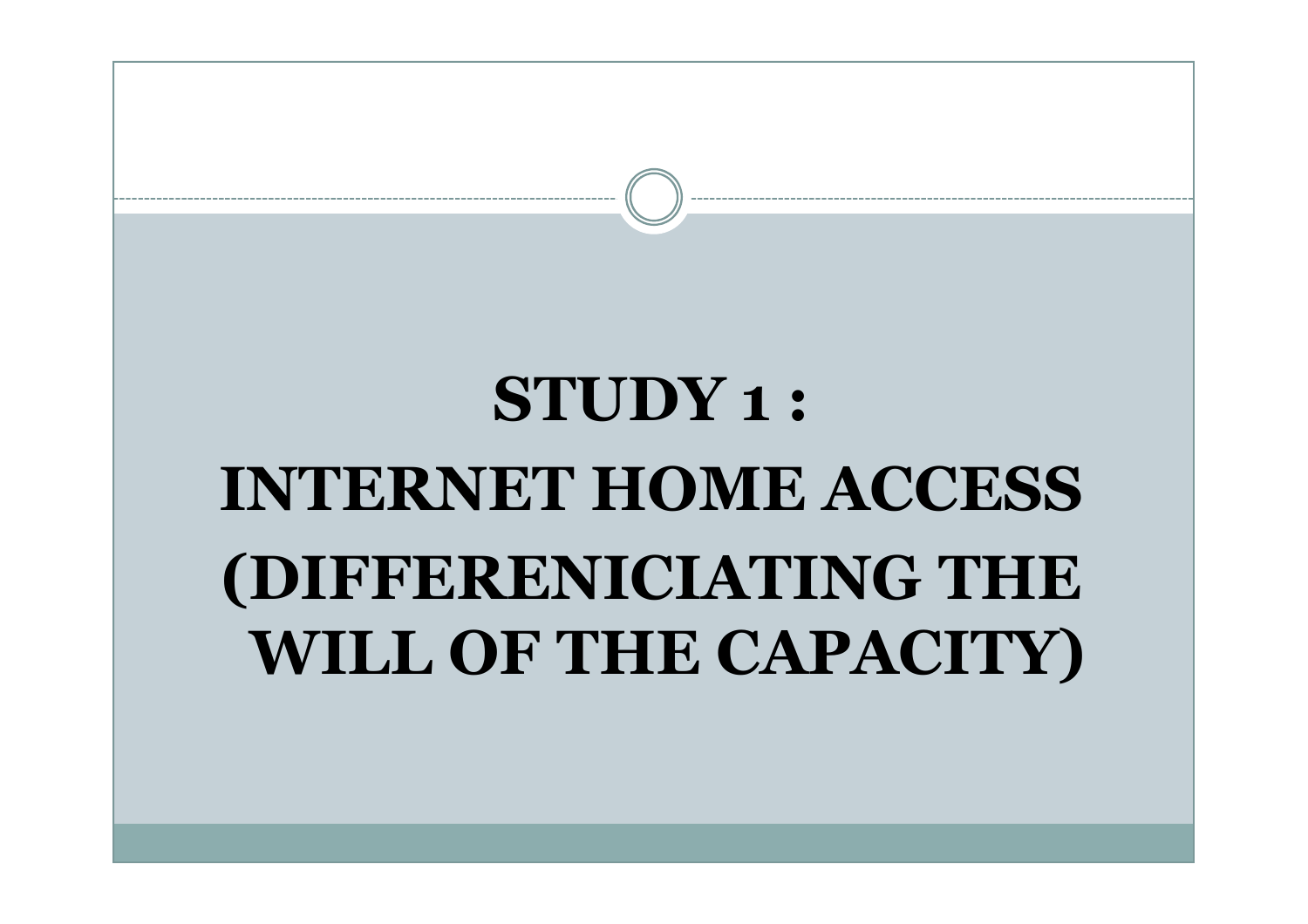# Study 1: the goal

# $\Box$  The goal :

 $\square$  To explicitly differenciate the will of the capacity (Lenhart and al. (2003) , Van Dijk (2005)).

# $\Box$  Why :

 $\square$  To check whether the determinants usually used to explain the  $\zeta$ first-level digital divide are still valid when we restrict the sample to the household that wish to have a connection at home

 $\square$  To explicitly differentiate the impact of socio-economic factors as we are interesting in the will or the capacity.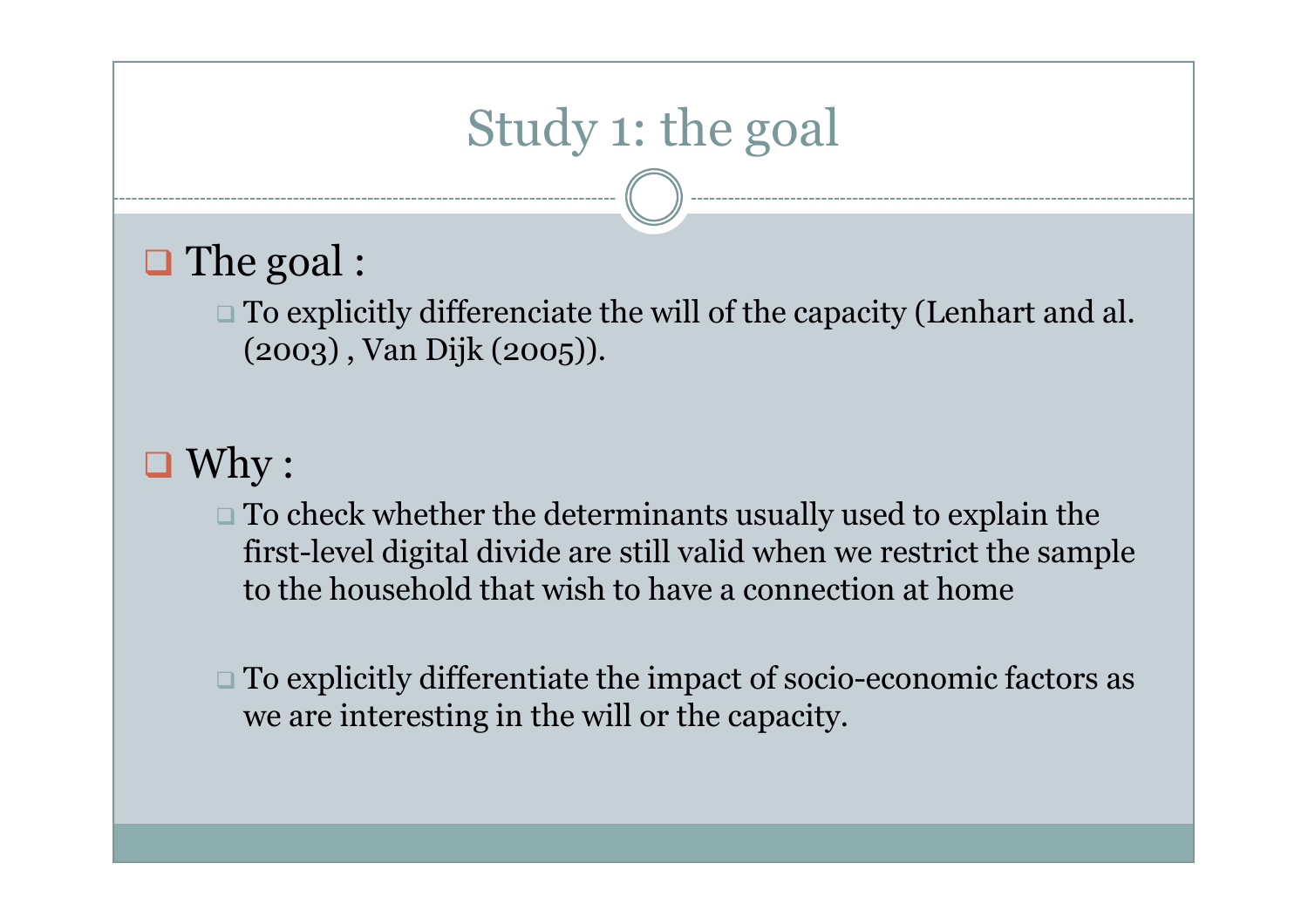### Study 1: the implementation

I estimate a model of sample selection.

 $W_i = 1$  if and only if  $W_i^* \ge 0$ , et 0 otherwise The will equation (eq1) :  $W_i^* = X_{1,i} \beta_1 + u_{1,i}$  $i = 1$  if and  $\sigma$ illy if  $v_{i}$ \* $\mathop{\vphantom{\rule{0pt}{0.5pt}}_{i}}\nolimits^* = \mathop{\hbox{\bf X}}\nolimits_{1,\mathop{\vphantom{\rule{0pt}{0.5pt}}_{i}}\nolimits}\boldsymbol{\beta}_j$ 

 $C_i = 1$  if and only if  $C_i^* \ge 0$ , et 0 otherwise The ability equation :  $C_i^* = X_{2,i} \beta_2 + u_{2,i}$  $i$  - in and only if  $C_i$ \* $\hat{\mathbf{X}}_{_{2,\mathbf{i}}\mathbf{\beta}_{_{\mathbf{1}}}$ 

 $\overline{\mathcal{C}}$  $\left\{ \right\}$  $\int$ = $V_i$  is observed for the overall sample  $C_i$  is observed if and only if V 1Sampling Rule:  $\left\{\begin{array}{ccc} 1 & \cdots & \cdots & \cdots \\ V & \vdots & \vdots & \vdots \\ V & \cdots & \vdots & \vdots \end{array}\right.$ i $i$  is observed in and only in  $v_i$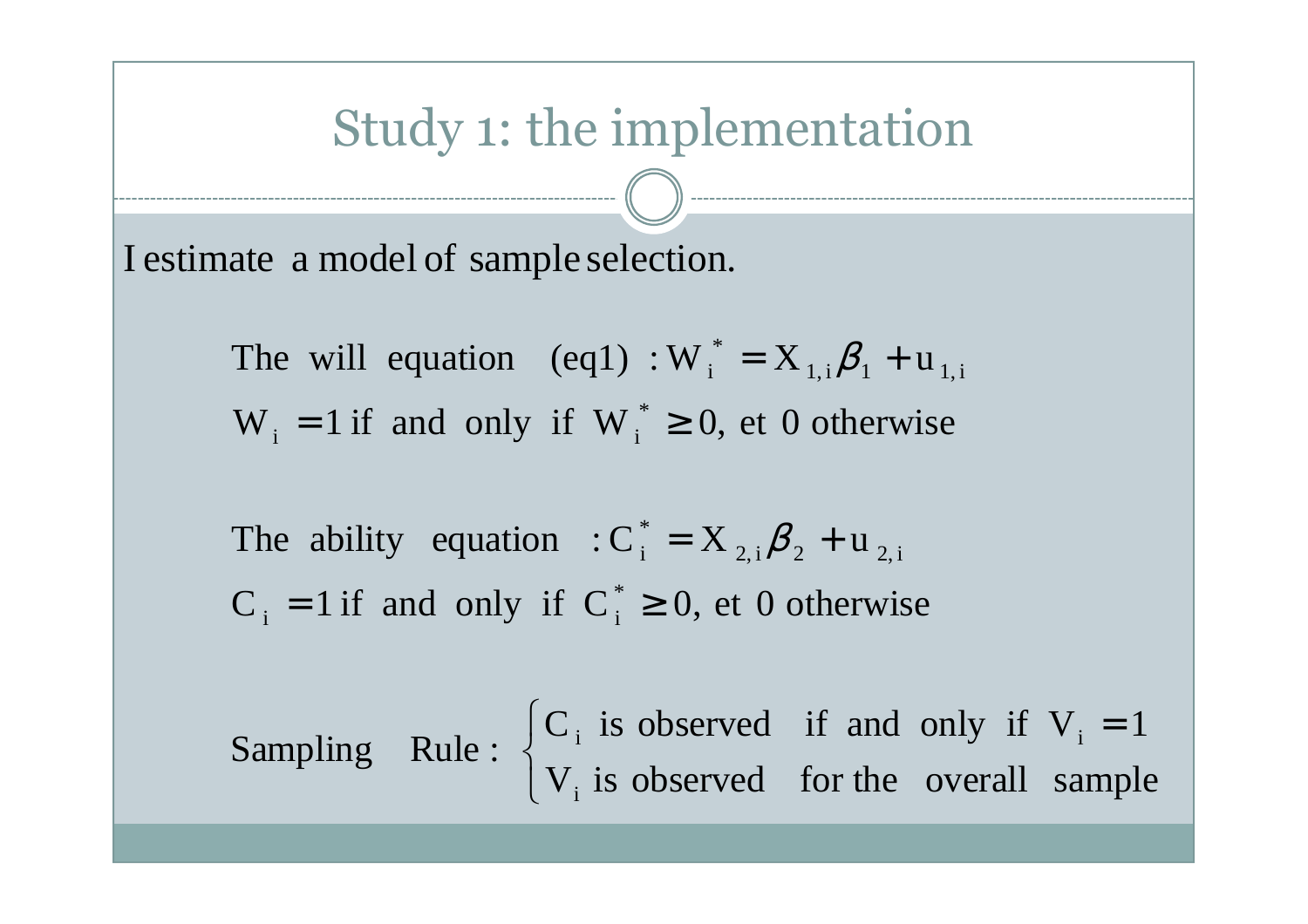### Study 1 : the explanatory variables

Household : income, number of people, presence of child

Municipality: degree of urbanization, average income, unemployment rate.

**□** Individual : men, diploma, age, opinion on new technologies, social capital.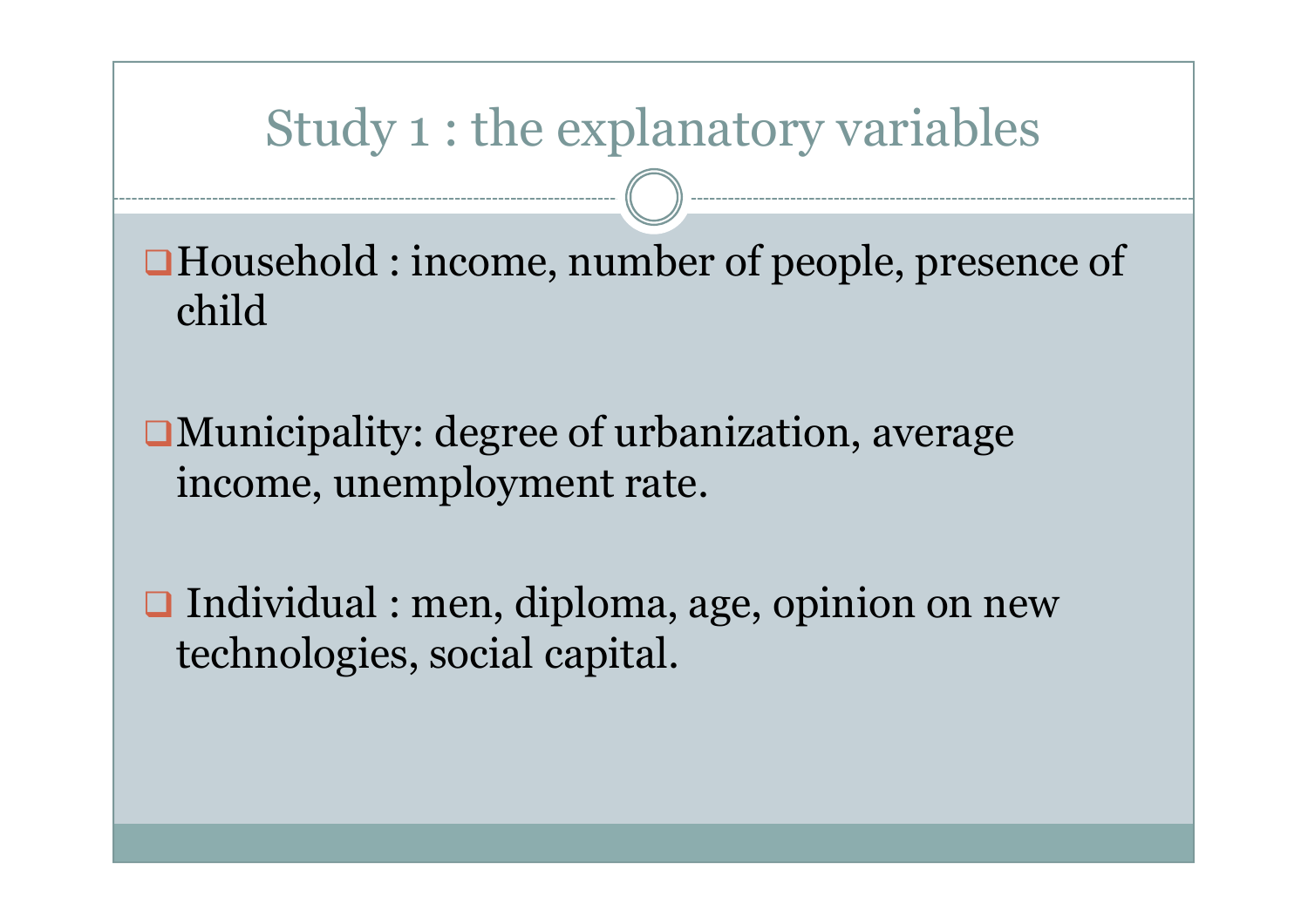|                                                  | eq1        | eq2        | usual     |
|--------------------------------------------------|------------|------------|-----------|
| <b>HOUSEHOLD</b>                                 |            |            |           |
| NUMBER OF PEOPLE                                 | $0,12**$   | 0,00       | 0,04      |
| $\rm CHILD$                                      | $0,52*$    | 0,06       | $0,33*$   |
| INCOME (weighted)                                |            |            |           |
| less than 899 euros                              | $-0,69*$   | $-0,72*$   | $-0.85*$  |
| from 900 to 1149 euros                           | $-0,44*$   | $-0.58*$   | $-0,64*$  |
| from 1150 to 1499 euros                          | $-0.45*$   | $-0,33**$  | $-0,47*$  |
| from 1500 to 1999 euros                          | $-0,21**$  | $-0,23**$  | $-0,27*$  |
| more than de 2000 euros                          | ref        | ref        | ref       |
| <b>MUNICIPALITY</b>                              |            |            |           |
| unemployment > first quartile                    | 0,06       | $-0,03$    | $-0,00$   |
| average income $<$ 20 000 euros                  | $-0,05$    | $-0.17**$  | $-0,15**$ |
| Degree of urbanization                           |            |            |           |
| low                                              | $-0,17**$  | $-0,24**$  | $-0,25*$  |
| medium                                           | $-0.13**$  | $-0.17**$  | $-0,19*$  |
| high                                             | ref        | ref        | ref       |
| <b>KISH</b>                                      |            |            |           |
| <b>MEN</b>                                       | $-0,04$    | $0,13**$   | 0,07      |
| <b>STUDENT</b>                                   | $1,12**$   | $-0.12***$ | 0,21      |
| <b>OPINION</b>                                   | $-0,27*$   | $-0,07$    | $-0.18*$  |
| INTERNET ACCESS AT WORK OR AT STUDY PLACE        | $0,18**$   | $0.19**$   | $0,21*$   |
| <b>DIPLOMA</b>                                   |            |            |           |
| no diploma                                       | $-0,94*$   | $-0,73*$   | $-0,98*$  |
| Brevet, CEP ou équivalent                        | $-0.64*$   | $-0,55*$   | $-0.71*$  |
| CAP, BEP ou équivalent                           | $-0,46*$   | $-0,54*$   | $-0,59*$  |
| Baccalauréat                                     | $-0,27**$  | $-0,30**$  | $-0,31*$  |
| Premier cycle Univ.                              | $-0,05$    | 0,07       | $-0,04$   |
| Second cycle Univ. ou plus                       | ref        | ref        | ref       |
| $\rm{AGE}$                                       |            |            |           |
| 61 years and more                                | $-1,09*$   | 0,03       | $-0,55*$  |
| from 51 to 60 years                              | $-0,56*$   | $0,34***$  | 0,03      |
| from 41 to 50 years                              | $-0,21***$ | $0,39*$    | $0,21**$  |
| from 31 to 40 years                              | $-0,30*$   | $0,24**$   | 0,07      |
| 30 years and less                                | ref        | ref        | ref       |
| SOCIAL CAPITAL                                   |            |            |           |
| Active participation in at least one association | $0,22*$    | $0,19**$   | $0,23*$   |
| Meeting his friends at least once a week         | $-0,05$    | 0,04       | $-0,01$   |
| $\rho$                                           |            | 0,03       |           |

Significativity : \* for 1% ; \*\* for 5% ; \*\*\* for 10%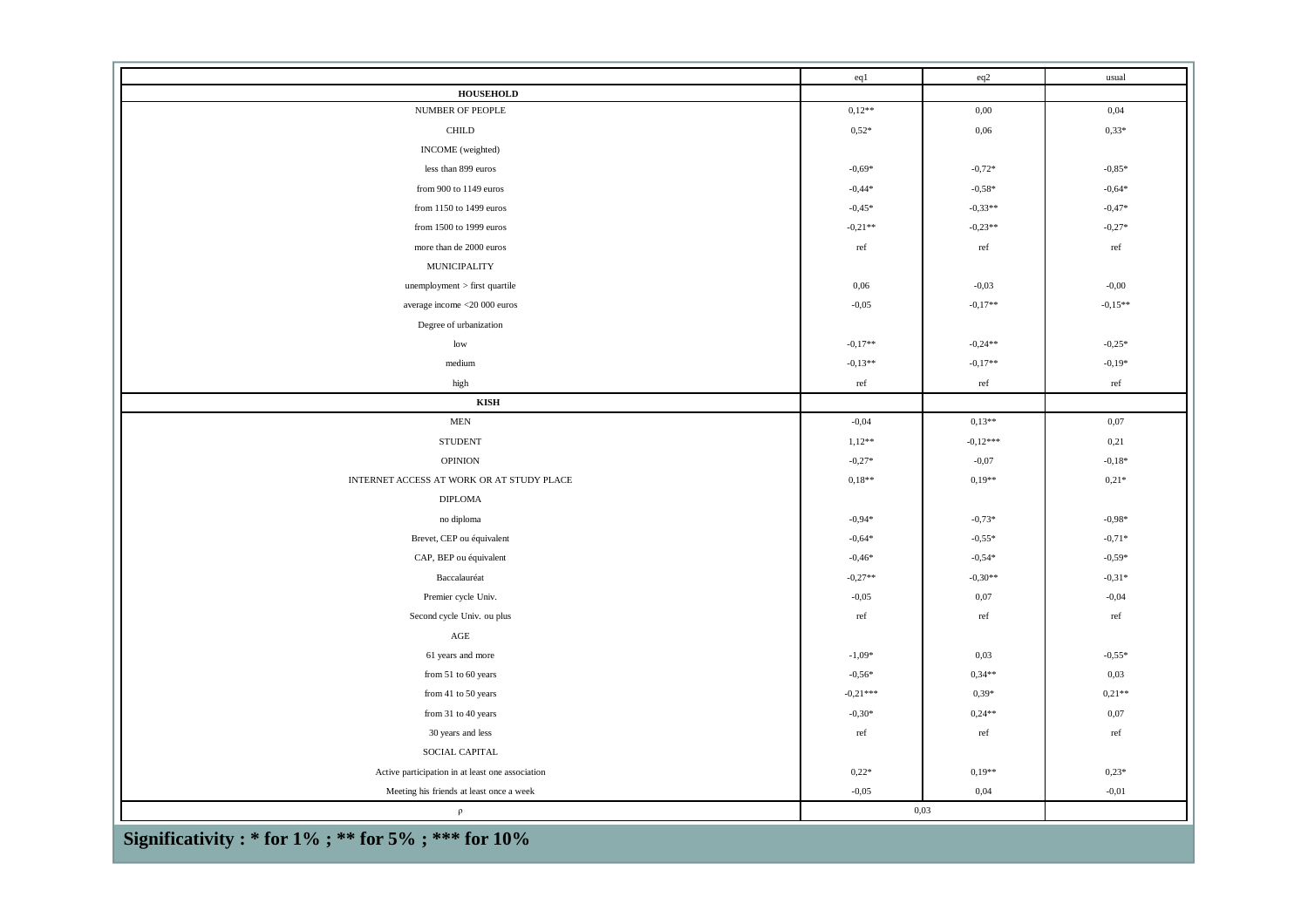## Study 1 : the results

- The main determinants cited in the first-level digital divide the financial capacity, the<br>residential area, the diplomas are still significant when it is restricted to the sub-sample of residential area, the diplomas - are still significant when it is restricted to the sub-sample of households wishing to have an Internet access at home.
- $\Box$  However, the failure to take into account the will lead to overestimating the effects of income and degree – for example the coefficient associated with the variables "income less than <sup>899</sup> euros" and "no diploma" are respectively increased by 18% and 34%.
- $\Box$  Surprisingly, the degree of urbanization and above all the income affect the willingness of households to have Internet. It seems that these variables capture effects other than respectively the availability and the affordability.
- $\Box$  Age has an antinomic effect. Indeed, to be under <sup>30</sup> years old has <sup>a</sup> positive impact on the desire to have Internet but negative on the ability.
- $\Box$  Finally, we can see that the correlation of residuals is not significantly different from zero. Thus, estimating the choice to connect to the Internet using only households composed of at least one person wishing to have Internet at home does not bias the estimates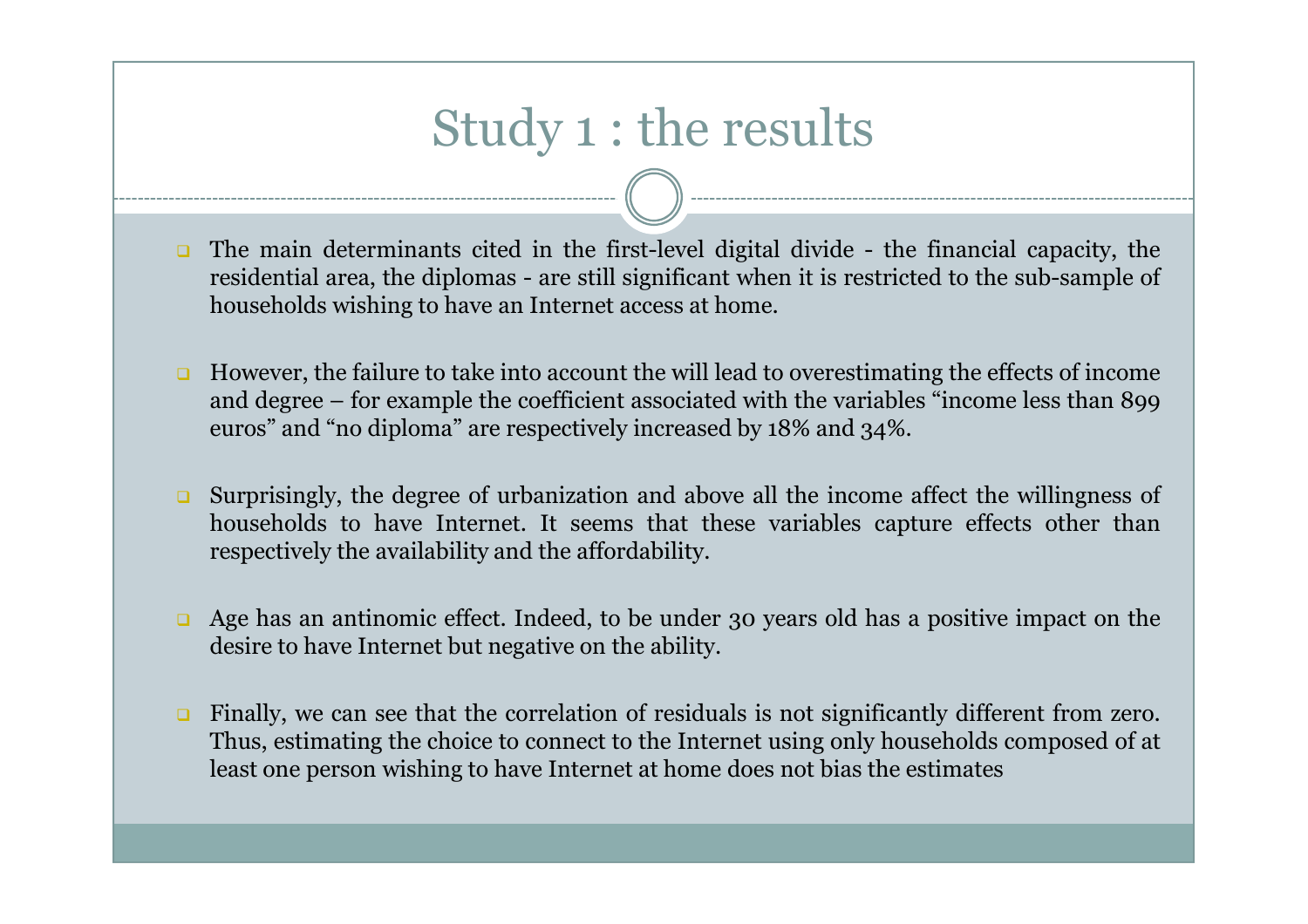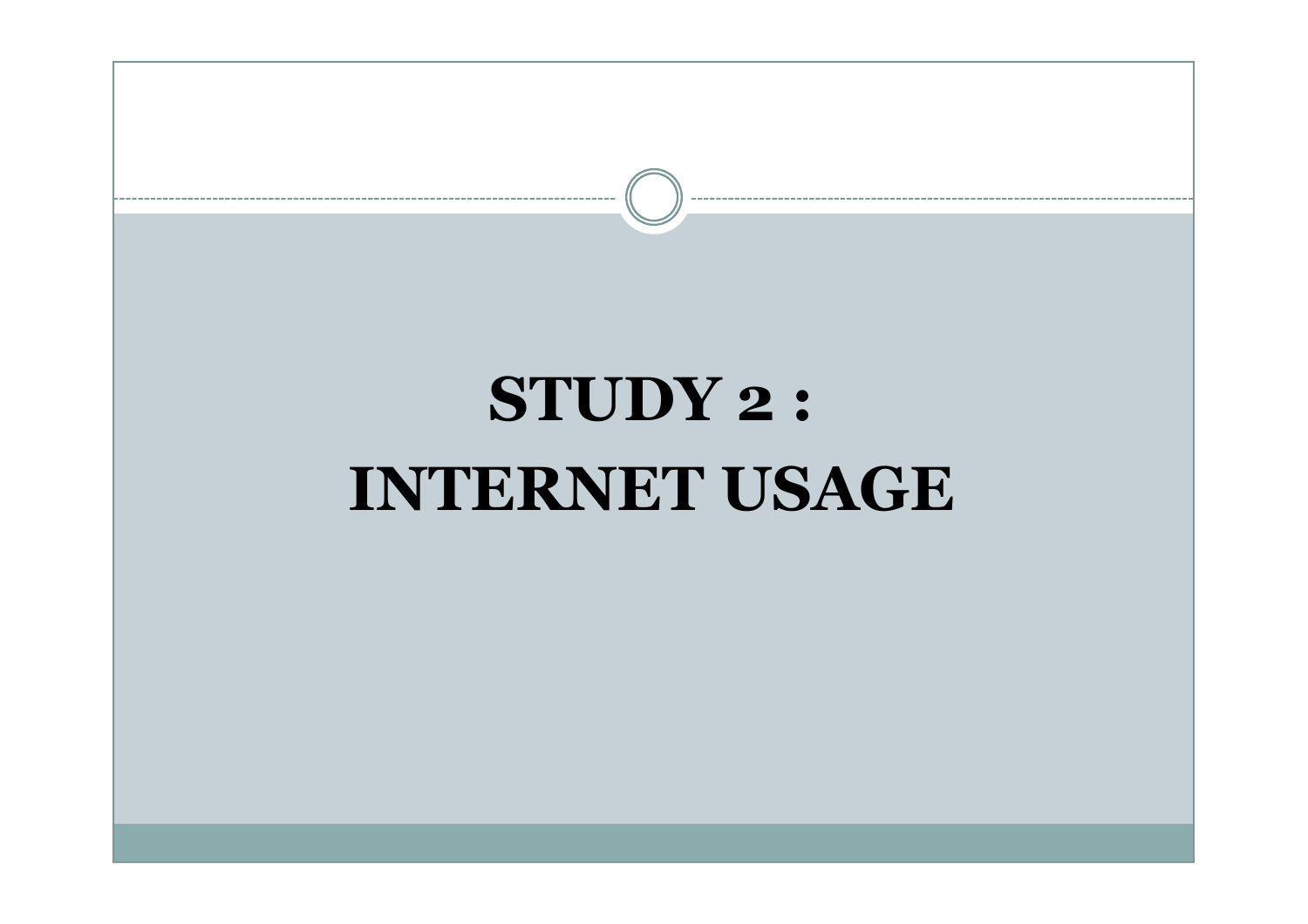# Study 2 : the goal

# □ The goal :

□ Analyze the diversity of usage among Internet user (DiMaggio and al. (2001) , (Robinson and al. 2003) )

# $\Box$  Why :

- $\square$  Redefine the purpose of analysis also raises the question of the factors explaining these inequalities. Are they similar to those relating to access?
- $\Box$  A priori not, Leguel and al. (2005) sustain that the home access digital divide stems mainly in the determinants of economic and financial order, while the inequality of uses are strongly determined by non-market interaction and cognitive variables.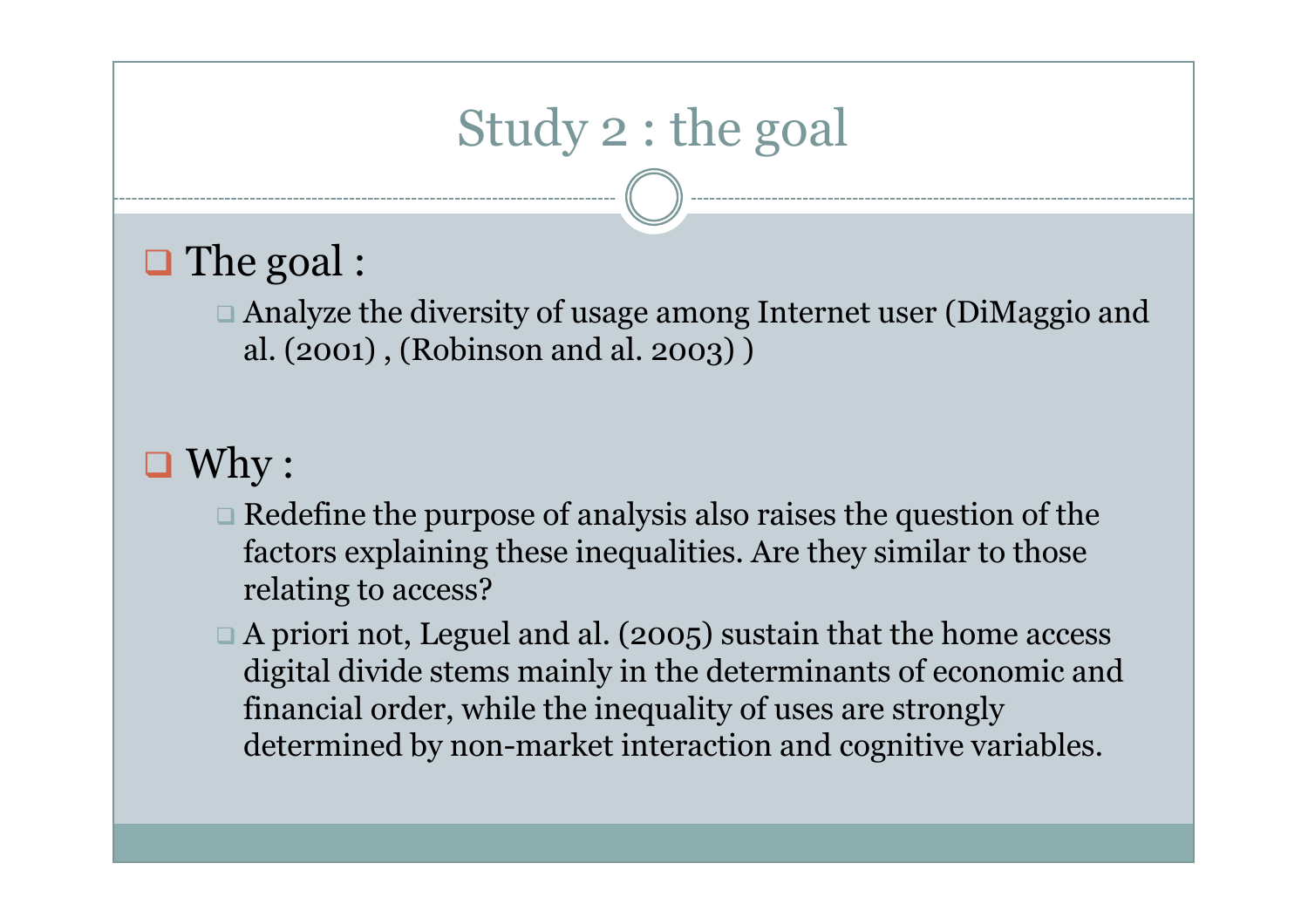#### Study 2 : the implementation

Among Internet users, I observe if they have used Internet for different tasks (email, research, downloading, administration…) -> 22 tasks

- **□I** create a polytomic variable which take 10 values  $=\{0,1,2,\ldots,9\}$
- $\Box$ I estimate an ordered probit restricting the sample to the Internet users who have a broadband access at home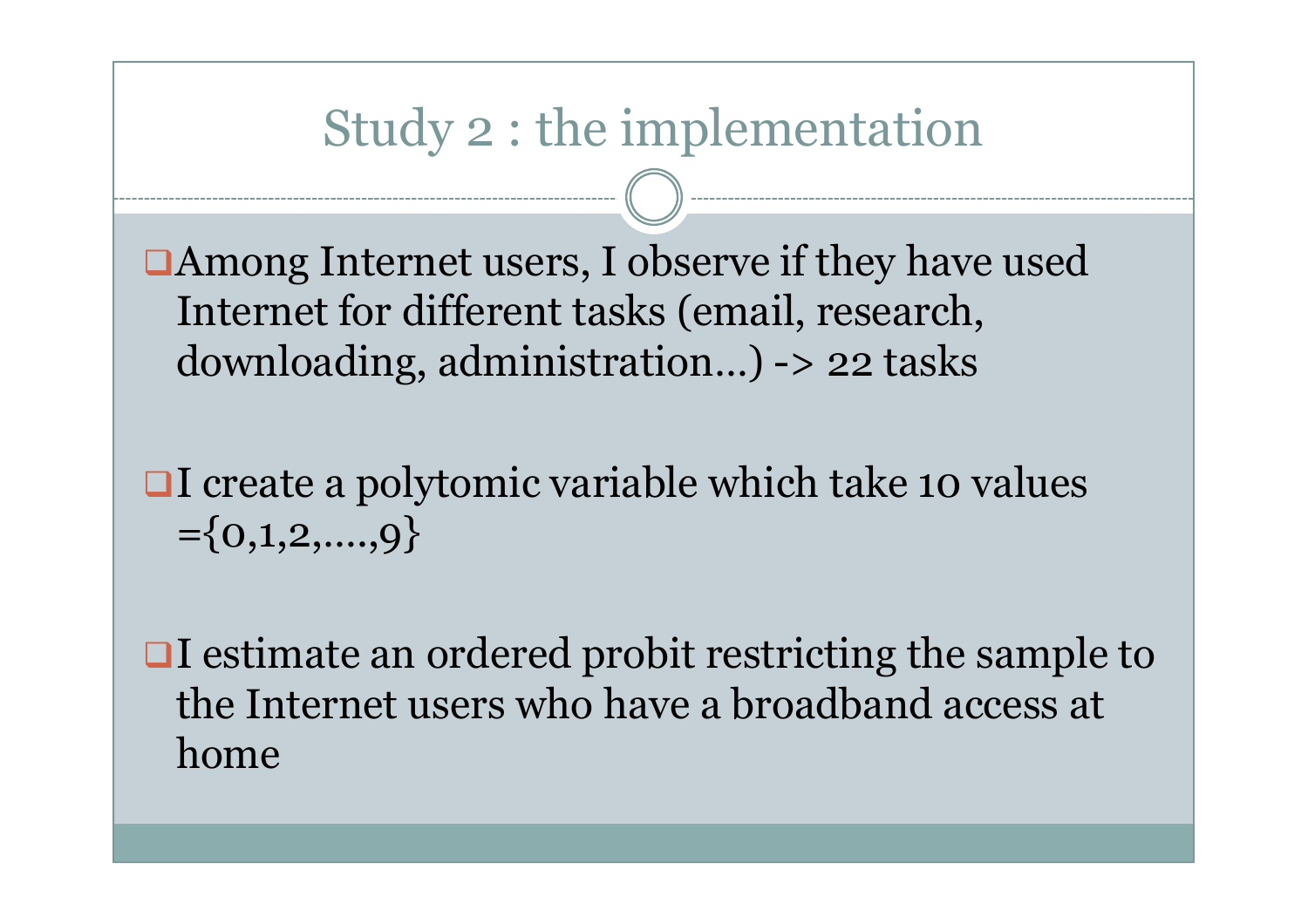# Study 2 : the explanatory variables

- **□** Same as before
- + computer skills variablesand
- + experience online variables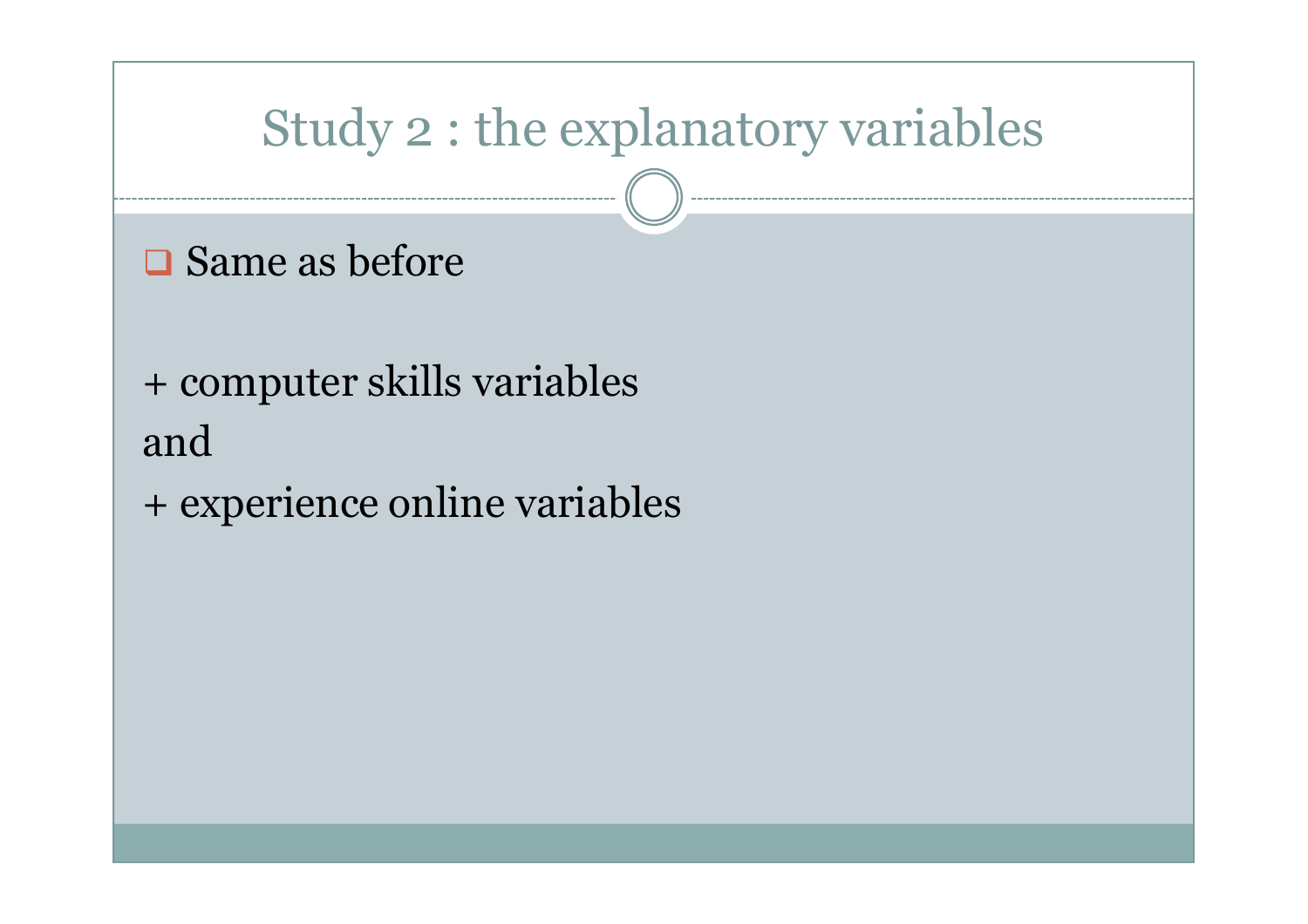|                                                                 | Usages    |  |  |  |  |
|-----------------------------------------------------------------|-----------|--|--|--|--|
| <b>HOUSEHOLD</b>                                                |           |  |  |  |  |
| NUMBER OF PEOPLE                                                | $-0.11*$  |  |  |  |  |
| $\text{CHILD}$                                                  | 0,03      |  |  |  |  |
| INCOME (weighted)                                               |           |  |  |  |  |
| less than 899 euros                                             | $0,19***$ |  |  |  |  |
| from 900 to 1149 euros                                          | 0,06      |  |  |  |  |
| from 1150 to 1499 euros                                         | $-0,03$   |  |  |  |  |
| from 1500 to 1999 euros                                         | 0,03      |  |  |  |  |
| more than de 2000 euros                                         | ref       |  |  |  |  |
| <b>MUNICIPALITY</b>                                             |           |  |  |  |  |
| $\label{eq:unempty} \text{unemptyment} > \text{first quartile}$ | 0,04      |  |  |  |  |
| average income $<\!\!20\,000$ euros                             | $-0,01$   |  |  |  |  |
| Degree of urbanization                                          |           |  |  |  |  |
| $_{\text{Low}}$                                                 | $-0,00$   |  |  |  |  |
| Medium                                                          | $-0,01$   |  |  |  |  |
| High                                                            | ref       |  |  |  |  |
| $\mathbf{KISH}$                                                 |           |  |  |  |  |
| $\operatorname{\mathsf{MEN}}$                                   | $0,13**$  |  |  |  |  |
| <b>STUDENT</b>                                                  | $-0,06$   |  |  |  |  |
| OPINION                                                         | $-0,11*$  |  |  |  |  |
| INTERNET ACCESS AT WORK OR AT STUDY PLACE                       |           |  |  |  |  |
| <b>COMPUTER SKILLS</b>                                          |           |  |  |  |  |
| L1                                                              | $-1,90*$  |  |  |  |  |
| $\rm L2$                                                        | $-1,33*$  |  |  |  |  |
| L <sub>3</sub>                                                  | $-1,18*$  |  |  |  |  |
| $\rm L4$                                                        | $-1,10*$  |  |  |  |  |
| $\rm L5$                                                        | $-1,07*$  |  |  |  |  |
| ${\rm L6}$                                                      | $-0,62*$  |  |  |  |  |
| $\;$ L7                                                         | $-0,48*$  |  |  |  |  |
| $^{\rm L8}$                                                     | ref       |  |  |  |  |
| ONLINE EXPERIENCE                                               |           |  |  |  |  |
| less than 1 year                                                | $-0,27**$ |  |  |  |  |
| from 1 to 3 years                                               | $-0,44*$  |  |  |  |  |
| from 3 to 5 years                                               | $-0,23*$  |  |  |  |  |
| more than 5 years                                               | Ref       |  |  |  |  |
|                                                                 |           |  |  |  |  |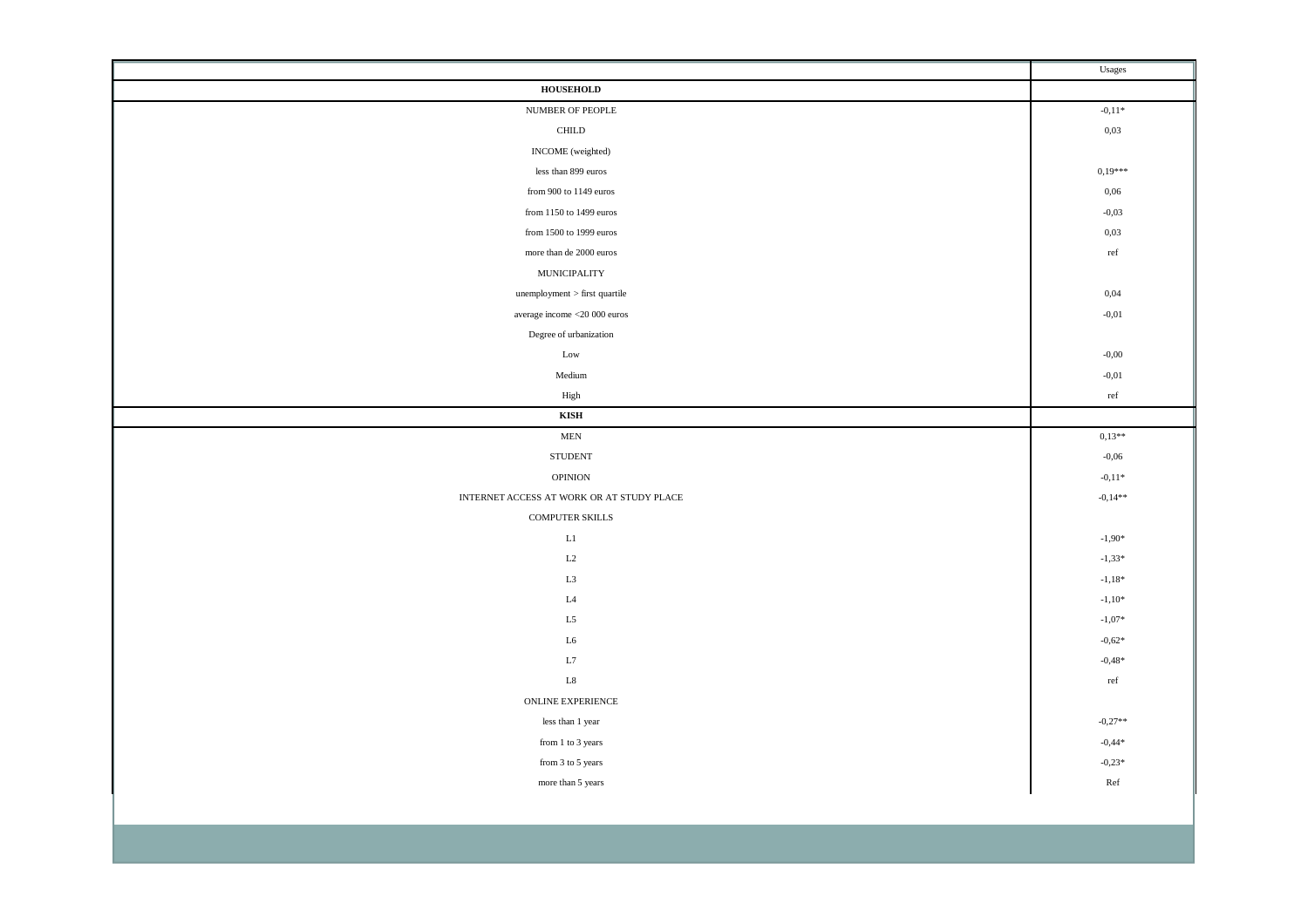| DIPLOMA                                          |            |
|--------------------------------------------------|------------|
| no diploma                                       | $-0,27***$ |
| Brevet, CEP ou équivalent                        | $-0,23**$  |
| CAP, BEP ou équivalent                           | $-0,14$    |
| Baccalauréat                                     | 0,00       |
| Premier cycle Univ.                              | $-0,10$    |
| Second cycle Univ. ou plus                       | ref        |
| AGE                                              |            |
| 61 years and more                                | $-0,56*$   |
| from 51 to 60 years                              | $-0,50*$   |
| from 41 to 50 years                              | $-0,40*$   |
| from 31 to 40 years                              | $-0,06$    |
| 30 years and less                                | ref        |
| SOCIAL CAPITAL                                   |            |
| Active participation in at least one association | $-0,07$    |
| Meeting his friends at least once a week         | $0,13**$   |

Significativity : \* for 1% ; \*\* for 5% ; \*\*\* for 10%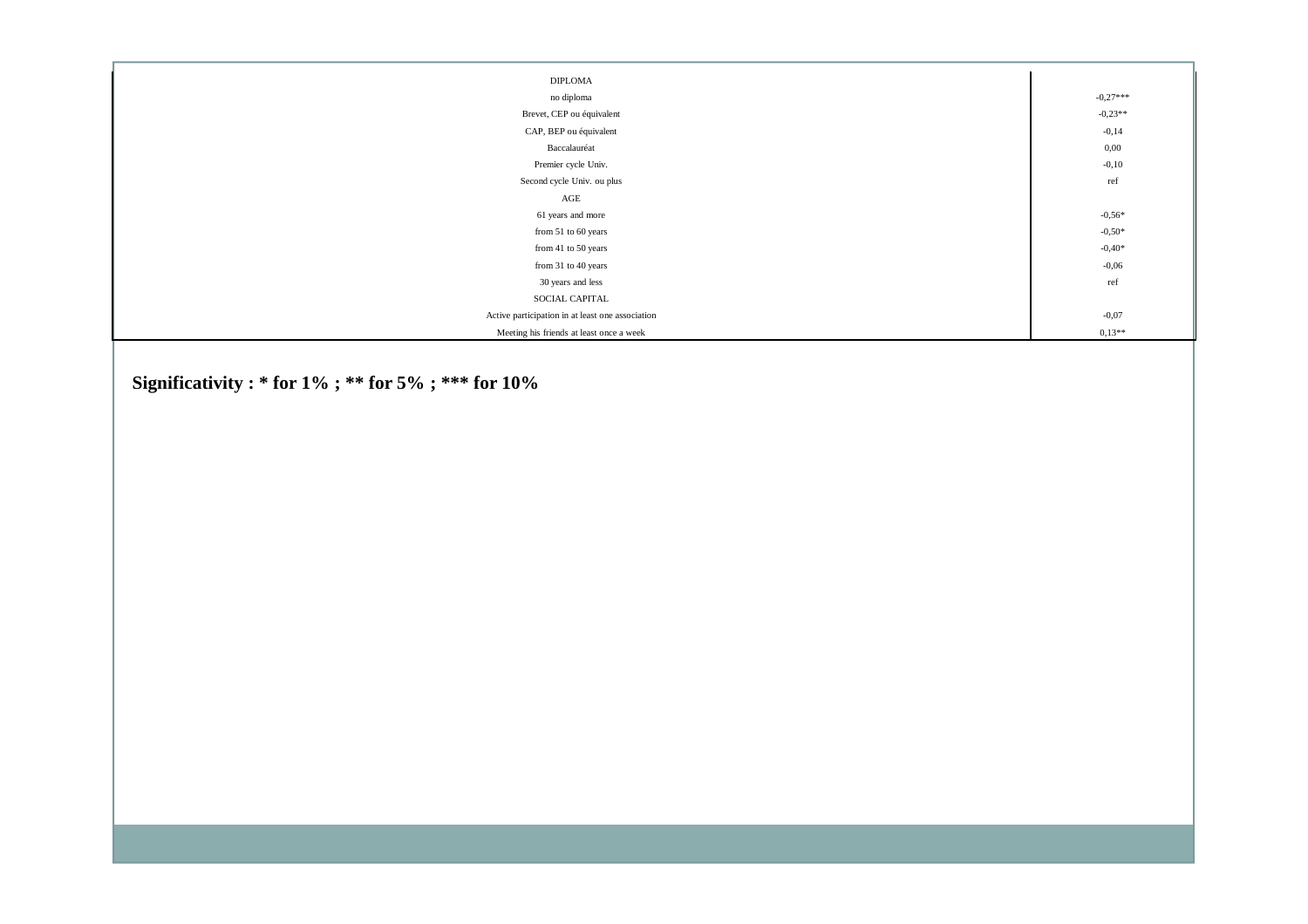## Study 2 : the results

- While the first-level digital divide finds its source mainly in geographical and<br>financial determinants, we find that these factors don't influence the financial determinants, we find that these factors don't influence the diversity of use.<mark>j5</mark>
- **On the contrary, the inequality of use come essentially from computer** canacities online experience and age variables capacities , online experience and age variables.
- $\Box$  The variable which has the strongest effect on the diversity of use is the computer skills. For all the skill levels considered there are differences in terms of diversity of use.

| computer skill level                                 |      | 2     |       |       |       |       |       |       |
|------------------------------------------------------|------|-------|-------|-------|-------|-------|-------|-------|
| probability to have at least<br>10 different usages. | 4,7% | 13,5% | 17,2% | 19,3% | 20,3% | 35,3% | 40,2% | 59,4% |